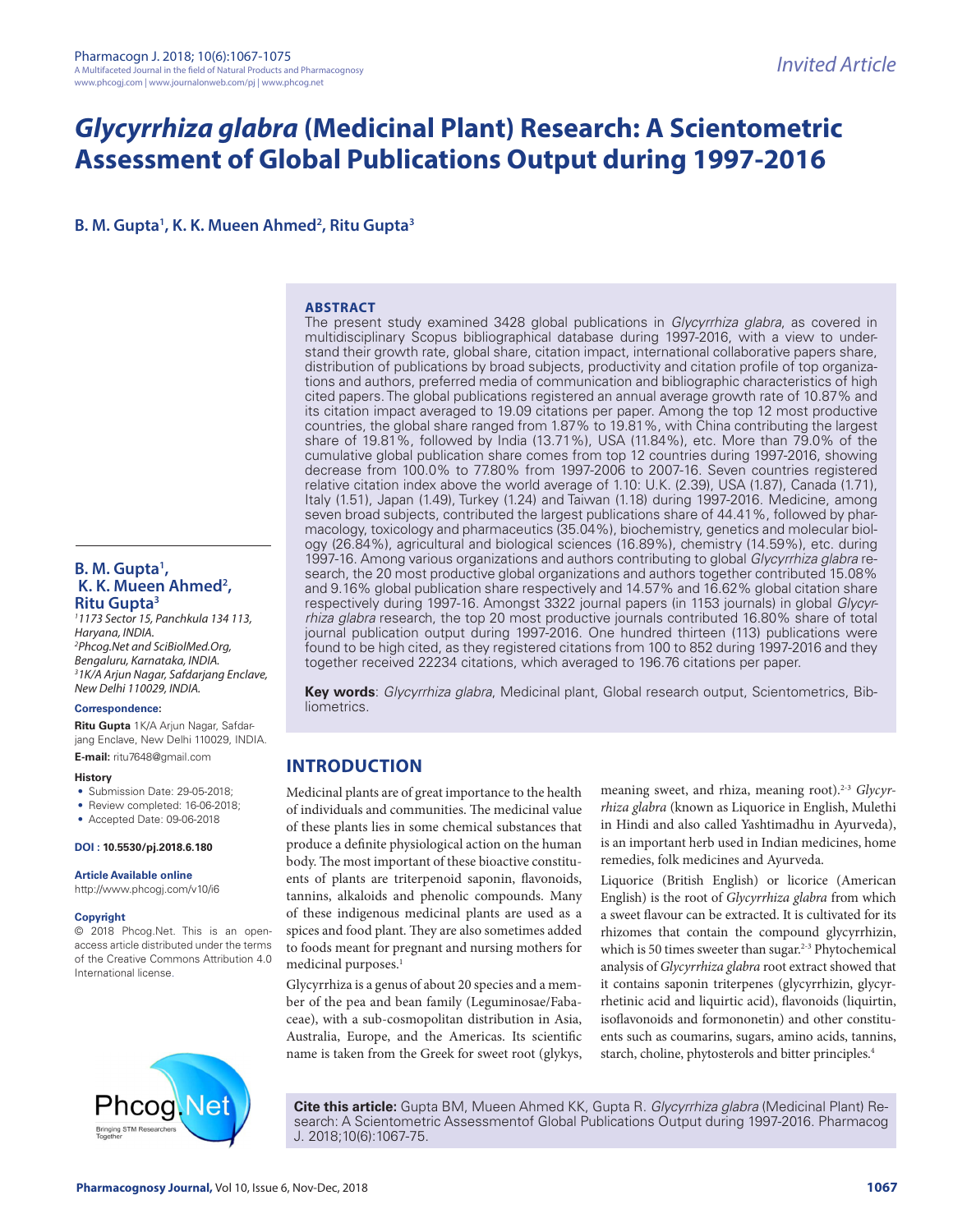*Glycyrrhiza glabra* is a plant used in in herbalism and traditional medicine across the world for its ethnopharmacological value. It is found to contain important phytoconstituents, which are effectively used as antiinflammatory, anti-bacterial, anti-fungal, anti-diabetic, antiviral, antiulcer, antitussive, anti-oxidant, skin whitening, anti-diuretic agent. Its roots were also demonstrated to have antidepressant, hypotensive hepatoprotective, spasmolytic, memory strengthening activity. Licorice roots are used for its demulcent property.5-6

This plant species is reported in the literature for its biological activities such as: anti-inflammatory and expectorant, controls coughing and has hormonal effects. It detoxifies and protects the liver. Medicinally, it is used internally for Addison's disease asthma, bronchitis, peptic ulcer, arthritis, allergic complaints and steroid therapy. Externally, liquorices are used for eczema, herpes and shingles. Since, liquorice extract is used in auto-immune conditions and has therapeutic benefit in immunodeficiency conditions like AIDS. Components of licorice root have both estrogenic and anti-estrogenic activity. It is thus, an important herb for treating hormone-related female problems. It is used as an energy tonic, particularly for the spleen and stomach, and the root is added to many formulae. Roots of *Glycyrrhiza glabra* being tonic, demulcent laxative emollient are used in genito-urinary diseases. It is also useful in gout, asthma, sore throat, tonsillitis, flatulence, sexual debility, epilepsy, hyperdypsia, fever, coughs, skin diseases, swellings, acidity, leucorrhoea, bleeding, jaundice, hiccough, hoarseness, and vitiated conditions of vata dosha, gastralgia, cephalalgia, ophthalmopathy and pharyngodnia. Licorice is an important ingredient in medicinal oils for epilepsy, paralysis, rheumatism, haemorrhagic diseases. It is also used in the treatment of diarrhoea, fevers, fever with delirium and anuria.7

Historically, the dried rhizome and root of this plant were employed medicinally by the Egyptian, Chinese, Greek, Indian, and Roman civilizations as an expectorant and carminative. In modern medicine, licorice extracts are often used as a flavoring agent to mask bitter taste in preparations, and as an expectorant in cough and cold preparations. Licorice extracts have been used for more than 60 years in Japan to treat chronic hepatitis, and also have therapeutic benefit against other viruses, including human immunodeficiency virus (HIV), cytomegalovirus (CMV), and Herpes simplex.<sup>4</sup>

#### Literature Review

Only one scientometric study had been published so far on *Glycyrrhiza*  glabra by Shri Ram,<sup>8</sup> which assessed the research output of liquorice, indexed in Scopus database during 1993-2013. It assessed the characteristics of liquorice publications including publication distribution by countries, journals and authors. It also identified the distribution of publications by subject categories and analysed the keywords associated with liquorice research. There are only few other scientometric studies available in the past, which quantitatively analyze global and Indian literature on individual medicinal plants, such as Aloe Vera,<sup>9</sup>Artemisinin,<sup>10</sup> *Azadirachta indica*11 and Phonix dactyl lifra.12-13

#### **OBJECTIVES**

The main objectives of this study are to study the performance of *Glycyrrhiza glabra* research during 1997-16, based on publications output covered in Scopus database. In particular, the study focuses on the following objectives: (i) To study the growth of world and top 12 most productive countries research output in *Glycyrrhiza glabra* research, its citation impact and international collaborative publication share; (ii) To study the global research output by broad subject areas and the dynamics of its growth and decline; (iv) To study the trends in *Glycyrrhiza glabra* research by identifying significant keywords; (v) To study the publication productivity and citation impact of top 20 most productive organizations and authors;(vi) To study the leading modes of communication in research and (vii) to study the characteristics of top 113 highly cited papers.

## **METHODOLOGY**

The study retrieved and downloaded 20-year publication data in *Glycyrrhiza glabra* research from the Scopus database (http://www.scopus.com) covering the period 1997-2016. Keywords, such as "*Glycyrrhiza glabra* or liquoric or licorice or glycyrrhizie acid' was incorporated in the search string and qualified these keywords with "TITLE-ABS-KEY" tag and in addition incorporated in this search string the period '1997-16' within "date range tag". Finally, this search string was applied first for searching global publication data on *Glycyrrhiza glabra* and then further restricted to individual country by name in "country tag" to ascertain publication output of top 12 most productive countries (including India) in *Glycyrrhiza glabra* research.The search string was subsequently refined, using analytical functions and tags in Scopus database, by "subject area tag", "country tag", "source title tag", "journal title name" and "affiliation tag", to get data/information on the distribution of publications output by subject, collaborating countries, author-wise, organization-wise and journal-wise, etc. For citation data, citations to publications were also collected from date of publication till 19 January 2018.

(TITLE-ABS-KEY(liquorice) OR TITLE-ABS-KEY(glycyrrhiza glabra) OR TITLE-ABS-KEY(licorice) OR TITLE-ABS-KEY(glycyrrhizie acid)) AND PUBYEAR > 1996 AND PUBYEAR < 2017

## **ANALYSIS**

The total research output of the world in field of *Glycyrrhiza glabra* cumulated to 3428 publications in 20 years during 1997-2016. The annual output of the world in *Glycyrrhiza glabra* research increased from53 in the year 1997 to 329 publications in the year 2016, registering 10.87% growth per annum. The cumulative world output in *Glycyrrhiza glabra* research in 10 years 1997-2006increased from 901 to 2527 publications during succeeding 10-year period 2007-16, registering 180.47% growth. Of the total global publications output, 81.80% (2804)appeared as articles, 11.35% (389) as reviews, 2.51% (86) as conference papers, 1.28% (44) as letters, 1.14% (39) as book chapters, 0.55% (19) as short surveys, 0.53%(18) as notes, 0.32% (11) as editorials, 0.26% (9) as erratum, 0.09%(3) each as books, conference reviews and articles in press. The citation impact of global publications on *Glycyrrhiza glabra* researchin 20 years averaged to 19.09 citations per publication (CPP) during 1997- 2016; ten-yearly impact averaged to 38.67CPP for the period 1997-2006, which sharply declined to 12.10CPP in the succeeding ten-year 2007- 2016 (Table 1).

# **TOP 12 MOST PRODUCTIVE COUNTRIES IN**  *GLYCYRRHIZA GLABRA* **RESEARCH**

The global research output in the field of *Glycyrrhiza glabra* research had originated from 94 countries during 1997-2016, of which, 60 published 1-10 paperseach in 20 years, 20 countries 11-50 papers each, 6 countries 51-100 papers each and 8 counties 132 to 679 papers each. The top 12 most productive countries in *Glycyrrhiza glabra* research contributed 64 to 679 publications each during 1997-2016 (Table 2). The top 12 most productive countries in *Glycyrrhiza glabra* research accounted for 79.18% global publicationshare and 84.94% citation share during 1997- 2016.Their ten-yearly output accounted for 100.0% global publication share during 1997-2006 which decreasedto 77.80% during succeeding ten-year period 2007-16. Country-wise, the global publication shares of top 12 countries varied widely 1.87% to 19.81% during 1997-16, with China accounting for the highest publication share (19.81%), followed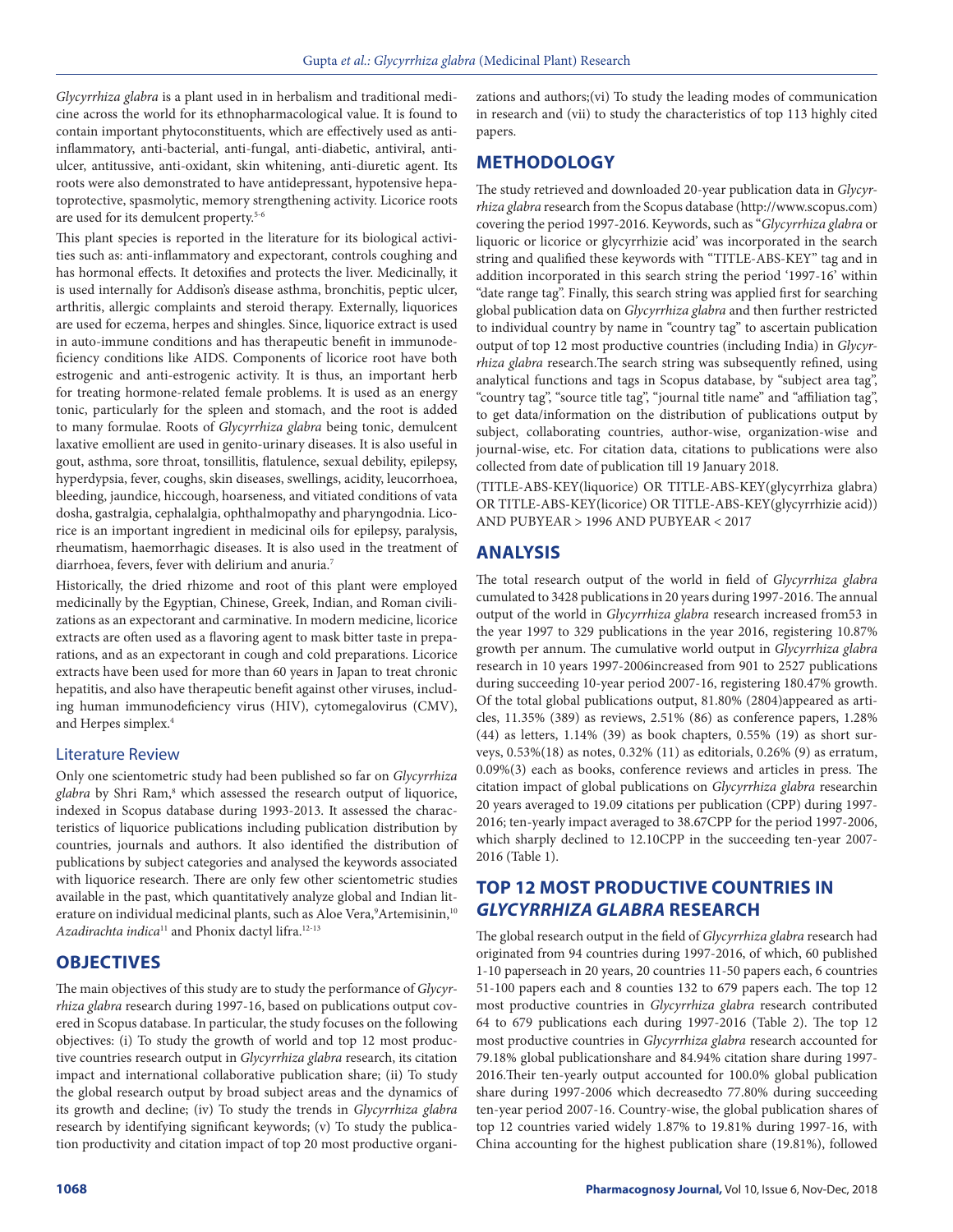**Table 1:** World Output in *Glycyrrhiza glabra* Research, 2007-16**.**

| <b>Publication</b> |           | <b>World</b> |            |
|--------------------|-----------|--------------|------------|
| <b>Period</b>      | <b>TP</b> | <b>TC</b>    | <b>CPP</b> |
| 1997               | 53        | 2478         | 46.75      |
| 1998               | 58        | 2752         | 47.45      |
| 1999               | 57        | 2200         | 38.60      |
| 2000               | 76        | 4892         | 64.37      |
| 2001               | 74        | 2871         | 38.80      |
| 2002               | 76        | 3145         | 41.38      |
| 2003               | 112       | 3822         | 34.13      |
| 2004               | 126       | 4241         | 33.66      |
| 2005               | 122       | 4776         | 39.15      |
| 2006               | 147       | 3663         | 24.92      |
| 2007               | 151       | 3985         | 26.39      |
| 2008               | 188       | 4458         | 23.71      |
| 2009               | 204       | 3789         | 18.57      |
| 2010               | 249       | 4149         | 16.66      |
| 2011               | 262       | 3591         | 13.71      |
| 2012               | 279       | 3276         | 11.74      |
| 2013               | 282       | 3092         | 10.96      |
| 2014               | 305       | 2089         | 6.85       |
| 2015               | 278       | 1357         | 4.88       |
| 2016               | 329       | 801          | 2.43       |
| 1997-2006          | 901       | 34840        | 38.67      |
| 2007-2016          | 2527      | 30587        | 12.10      |
| 1997-2016          | 3428      | 65427        | 19.09      |

TP=Total Papers; TC=Total Citations; CPP=Citations Per Paper

**Table 2:** Global Publication Share of Top 12 Most Productive Countriesin *Glycyrrhiza glabra* during 1997-2016.

by India (13.71%), USA (10.72% share), Japan (8.66%), South Korea (6.59%), Iran (5.72%) and Germany (4.38%). The other 8 countries contributed their global publication share between 1.87% to 3.85 in 20 years during 1997-16. The global publication share registered a decreasing publication share varying from 0.83% to 4.76% in 11 countries, except for increase in Iran in ten years period (1997-2006 and 2007-16).Seven oftop 12 countries scored relative citation index above the world average of 1.10: U.K. (2.39), USA (1.87), Canada (1.71), Italy (1.51), Japan (1.49), Turkey (1.24) and Taiwan (1.18) during 1997-2016. India has though emerged as one of the world leaders in *Glycyrrhiza glabra* research, its performance in terms of relative citation index has below the world average (0.68).

## **INTERNATIONAL COLLABORATION**

The international collaborative output of top 12 most productive countries in *Glycyrrhiza glabra* research as a national share in the country-wise output varied widely from 6.12% to 42.55%, with highest share coming from U.K. (42.55%), followed by Canada (42.19%), USA (35.96%), Germany (29.33%), Italy (21.97%), Japan (19.19%), South Korea (19.03%), Turkey (17.24%), China (13.84%), Taiwan, India and Iran (from 6.12% to 9.09%) during 1997-16. Most surprisingly, India's international collaborative share in its national output in *Glycyrrhiza glabra* research has been comparatively small and marginal, 8.09

# **SUBJECT-WISE DISTRIBUTION OF RESEARCH OUTPUT**

The global *Glycyrrhiza glabra* research output published during 1997-16 is distributed across twelve sub-fields (as identified in Scopus database classification), with medicine accounting for the highest publications share (44.41%), followed by pharmacology, toxicology and pharmaceutics (35.04%), biochemistry, genetics and molecular biology (26.84%), agricultural and biological sciences (16.89%), chemistry (14.59%), and other 7 sub-fields contribution varying from 0.90% to 4.99% during

| S.No           | Name of the                                | <b>Number of Papers</b> |           |           |           | <b>Share of Papers</b> |           |       | <b>CPP</b> | HI.       | <b>ICP</b> | %ICP  | <b>RCI</b> |
|----------------|--------------------------------------------|-------------------------|-----------|-----------|-----------|------------------------|-----------|-------|------------|-----------|------------|-------|------------|
|                | <b>Country</b>                             | 1997-2006               | 2007-2016 | 1997-2016 | 1997-2006 | 2007-2016              | 1997-2016 |       |            | 1997-2016 |            |       |            |
| $\mathbf{1}$   | China                                      | 187                     | 492       | 679       | 20.75     | 19.47                  | 19.81     | 7922  | 11.67      | 42        | 94         | 13.84 | 0.61       |
| $\overline{2}$ | India                                      | 153                     | 317       | 470       | 16.98     | 12.54                  | 13.71     | 6119  | 13.02      | 37        | 38         | 8.09  | 0.68       |
| $\overline{3}$ | <b>USA</b>                                 | 135                     | 271       | 406       | 14.98     | 10.72                  | 11.84     | 14460 | 35.62      | 59        | 146        | 35.96 | 1.87       |
| $\overline{4}$ | Japan                                      | 82                      | 215       | 297       | 9.10      | 8.51                   | 8.66      | 8475  | 28.54      | 49        | 57         | 19.19 | 1.49       |
| 5              | South Korea                                | 91                      | 135       | 226       | 10.10     | 5.34                   | 6.59      | 4096  | 18.12      | 35        | 43         | 19.03 | 0.95       |
| 6              | Iran                                       | 50                      | 146       | 196       | 5.55      | 5.78                   | 5.72      | 2880  | 14.69      | 24        | 12         | 6.12  | 0.77       |
| $\overline{7}$ | Germany                                    | 45                      | 105       | 150       | 4.99      | 4.16                   | 4.38      | 3159  | 21.06      | 31        | 44         | 29.33 | 1.10       |
| 8              | Italy                                      | 41                      | 91        | 132       | 4.55      | 3.60                   | 3.85      | 3811  | 28.87      | 33        | 29         | 21.97 | 1.51       |
| 9              | U.K.                                       | 31                      | 63        | 94        | 3.44      | 2.49                   | 2.74      | 4286  | 45.60      | 34        | 40         | 42.55 | 2.39       |
| 10             | Turkey                                     | 38                      | 49        | 87        | 4.22      | 1.94                   | 2.54      | 2064  | 23.72      | 24        | 15         | 17.24 | 1.24       |
| 11             | Taiwan                                     | 24                      | 42        | 66        | 2.66      | 1.66                   | 1.93      | 1488  | 22.55      | 25        | 6          | 9.09  | 1.18       |
| 12             | Canada                                     | 24                      | 40        | 64        | 2.66      | 1.58                   | 1.87      | 2092  | 32.69      | 21        | 27         | 42.19 | 1.71       |
|                | Total                                      | 901                     | 1966      | 2867      | 100.00    | 77.80                  | 83.63     | 60852 | 21.22      | 34.5      | 551        | 19.22 | 1.11       |
|                | World                                      | 901                     | 2527      | 3428      |           |                        |           | 65427 | 19.09      |           |            |       |            |
|                | Share of 12<br>Countries in<br>World Total | 100.0                   | 77.80     | 83.63     |           |                        |           | 93.01 |            |           |            |       |            |

TP=Total Papers; TC=Total Citations; CPP=Citations Per Paper; HI=h-index; ICP=International Collaborative Papers; RCI=Relative Citation Index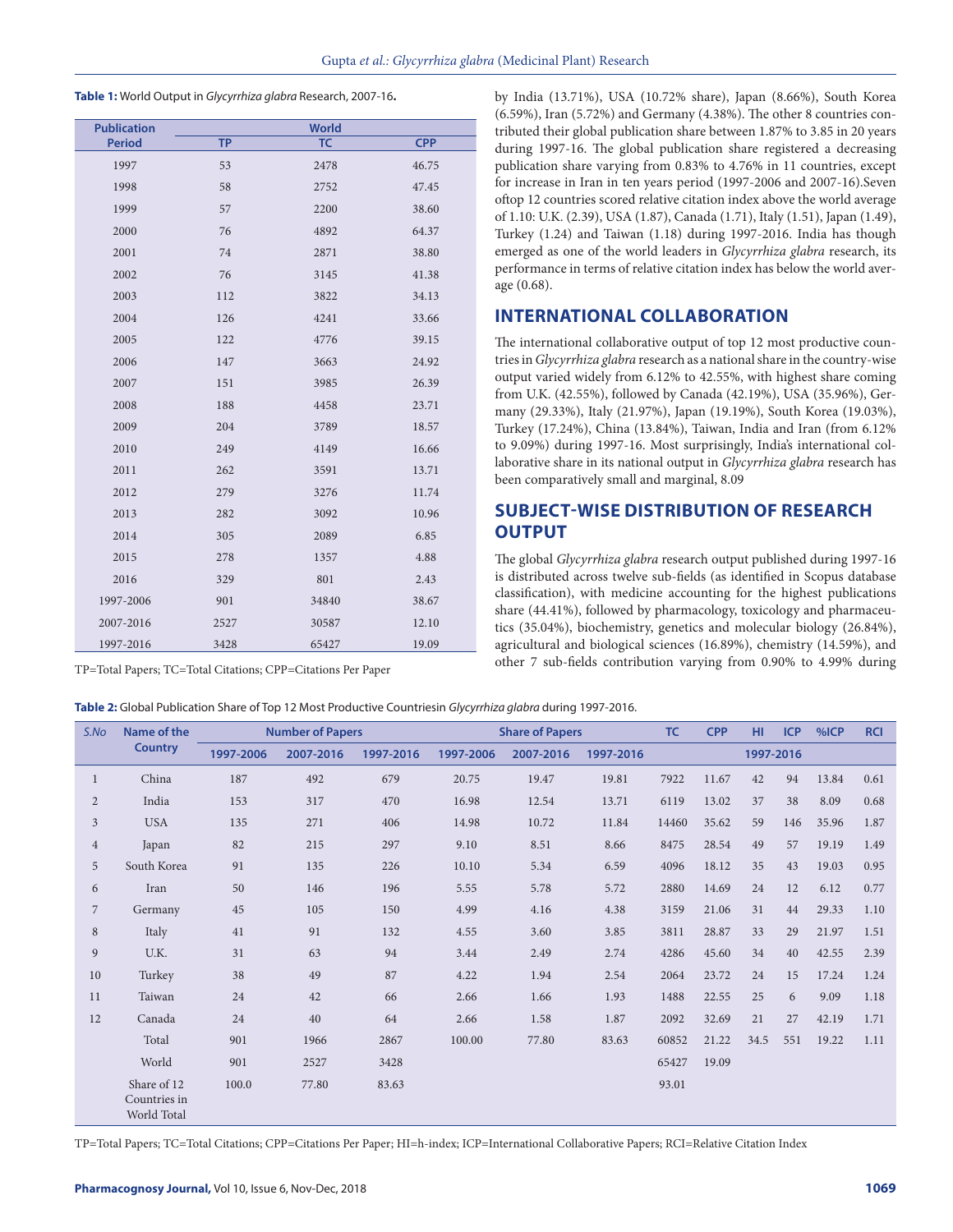| S.No           | Subject*                                           |                | <b>Number of Papers (TP)</b> |         |           | <b>Activity Index</b> | TC    | <b>CPP</b> | %TP   |
|----------------|----------------------------------------------------|----------------|------------------------------|---------|-----------|-----------------------|-------|------------|-------|
|                |                                                    | 1997-2006      | 2007-16                      | 1997-16 | 1997-2006 | 2007-16               |       | 1997-2016  |       |
| 1              | Medicine                                           | 417            | 1102                         | 1519    | 104.45    | 98.41                 | 29008 | 19.10      | 44.31 |
| $\overline{2}$ | Pharmacology,<br>Toxicology and<br>Pharmaceutics   | 282            | 919                          | 1201    | 89.34     | 103.80                | 23972 | 19.96      | 35.04 |
| $\overline{3}$ | Biochemistry,<br>Genetics and<br>Molecular Biology | 264            | 656                          | 920     | 109.18    | 96.73                 | 23022 | 25.02      | 26.84 |
| $\overline{4}$ | Agricultural and<br><b>Biological Sciences</b>     | 130            | 449                          | 579     | 85.42     | 105.20                | 10456 | 18.06      | 16.89 |
| 5              | Chemistry                                          | 125            | 375                          | 500     | 95.12     | 101.74                | 11459 | 22.92      | 14.59 |
| 6              | Immunology and<br>Microbiology                     | 36             | 135                          | 171     | 80.10     | 107.10                | 3804  | 22.25      | 4.99  |
| $\overline{7}$ | Chemical<br>Engineering                            | 21             | 119                          | 140     | 57.07     | 115.31                | 2343  | 16.74      | 4.08  |
| 8              | Environmental<br>Science                           | 22             | 93                           | 115     | 72.78     | 109.70                | 2510  | 21.83      | 3.35  |
| 9              | Engineering                                        | 10             | 82                           | 92      | 41.36     | 120.91                | 723   | 7.86       | 2.68  |
| 10             | Neurosciences                                      | 10             | 45                           | 55      | 69.18     | 110.99                | 1209  | 21.98      | 1.60  |
| 11             | Dentistry                                          | $\mathfrak{Z}$ | 29                           | 32      | 35.67     | 122.94                | 323   | 10.09      | 0.93  |
| 12             | Veterinary Science                                 | $\overline{4}$ | 27                           | 31      | 49.09     | 118.15                | 137   | 4.42       | 0.90  |
|                | World Output                                       | 901            | 2527                         | 3428    |           |                       | 65427 | 19.09      |       |

**Table 3:** Subject-Wise Breakup of Global Publications in *Glycyrrhiza glabra* Research during 1997-2016.

• There is overlapping of literature covered under various subjects

TP=Total Papers; TC=Total Citations; CPP=Citations Per Paper

1997-16. Its activity index, which computes change in research activity in the disciplineover time1997-2006 to 2007-16 (world average activity index of a given subject is taken as 100), witnessed increase in pharmacology, toxicology and pharmaceutics (from 89.34 to 103.80), agricultural and biological sciences (from 85.42 to 105.20), chemistry (from 95.12 to 101.74), immunology and microbiology (from 80.10 to 107.10), chemical engineering (from 57.07 to 115.31), environmental science (from 72.78 to 109.70), engineering (from 41.36 to 120.91), neurosciences (from 69.18 to 110.99), dentistry (from 35.67 to 122.94) andveterinary science (from 49.09 to 118.15), as against decline of research activity in medicine (from 104.45 to 98.41) andbiochemistry, genetics and molecular biology (from 109.18 to 96.73) from 1997-2006 to 2007-16. Biochemistry, genetics and molecular biology, among various subjects registered the highest citations impact per paper of 25.02 CPP, followed by chemistry (22.92), immunology and microbiology (22.25), neurosciences (21.98), environmental science (21.83), pharmacology, toxicology and pharmaceutics (19.96), medicine (19.10), agricultural and biological sciences (18.06), chemical engineering (16.74), dentistry (10.09), engineering (7.86) and veterinary science(4.42) during 1997-16(Table 3).

## **PROFILE OF TOP 20 MOST PRODUCTIVE GLOBAL ORGANIZATIONS**

Six Hundred Ninety-eight (698) organizations participated in global research on *Glycyrrhiza glabra* during 1997-16, of which 487 organizations contributed 1-5 papers each, 151 organizations 6-10 papers each, 45 organizations 11-20 papers each, 11 organizations 21-30 papers each and 4 organizations 31-46 papers each. The productivity of top 20 most productive global organizationsin *Glycyrrhiza glabra* research varied from 18 to 46 publications and together they contributed 15.08% (517) publication share and 14.57% (9530) citation share during 1997-2016.

The scientometric profile of these top 20 organizations is presented in Table 4.

**Seven of these organizations** registered publications output greater than the group average of 25.85: Beijing University of Chinese Medicine, China (46 papers), Hallym University, South Korea (39 papers), Seoul National University, South Korea (37 papers), Tehran University of Medical Sciences, Iran (34 papers), China Pharmaceutical University, China (29 papers), Peking University, China (28 papers) and, University of Illinois at Chicago, USA (26 papers) during 1997-2016;

**Tenorganizations** registeredcitation impact above the group average of 18.43citations per publication during 1997-16:University of Padua, Italy (38.57), Gifu Pharmaceutical University, Japan (37.55), University of Illinois at Chicago, USA (34.08), Hallym University, South Korea (29.08), Kaneka Corporation, Osaka, Japan (26.70), Tehran University of Medical Sciences, Iran (25.53), Seoul National University, South Korea (22.0), Korea Food Research Institute, South Korea (20.19), China Pharmaceutical University, China (19.69) and China Medical University Taichung, Taiwan (18.52);

**Nine organizations** contributed international collaborative publications share above the group average of 10.64%: Seoul National University, South Korea (24.32%), Korea Food Research Institute, South Korea (23.81%), Gifu Pharmaceutical University, Japan (20.0%), China Pharmaceutical University, China (17.24%),Kyungpook National University, South Korea (16.67%), China Agricultural University, Beijing, China (16.0%), University of Padua, Italy (14.29%), University of Illinois at Chicago, USA (11.54%) and Zhejiang University, China (11.11%) during 1997-2016;

**Nine organizations** registered the relative citation index above the group average (0.97) of all organizations: University of Padua, Italy (2.02), Gifu Pharmaceutical University, Japan (1.97), University of Illinois at Chi-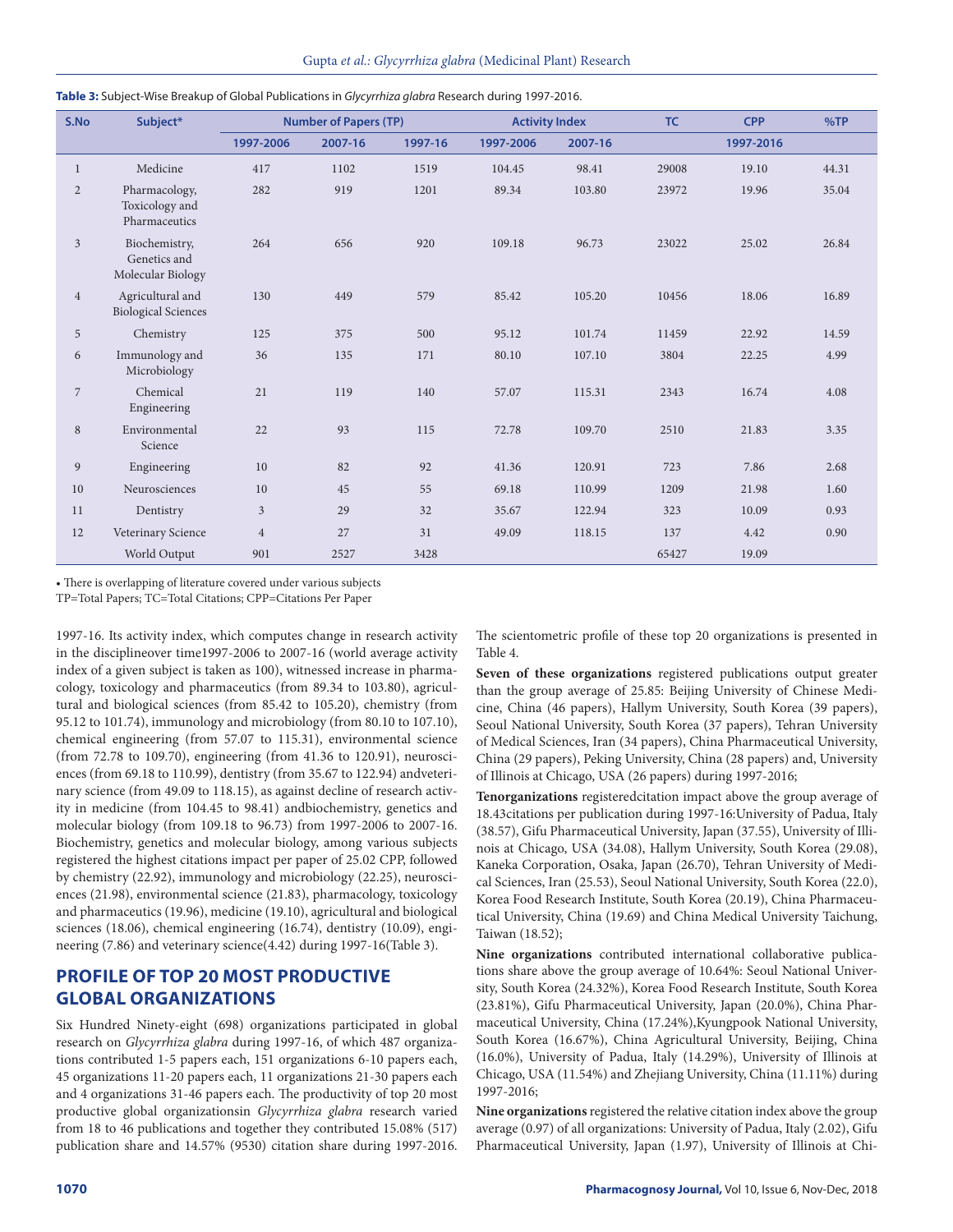|  | Gupta et al.: Glycyrrhiza glabra (Medicinal Plant) Research |  |  |
|--|-------------------------------------------------------------|--|--|
|--|-------------------------------------------------------------|--|--|

| S.No           | <b>Name of the Organization</b>                                    | <b>TP</b> | TC    | <b>CPP</b> | HI.            | <b>ICP</b>     | %ICP  | <b>RCI</b> |
|----------------|--------------------------------------------------------------------|-----------|-------|------------|----------------|----------------|-------|------------|
| 1              | Beijing University of Chinese Medicine, China                      | 46        | 219   | 4.76       | 8              | $\overline{0}$ | 0.00  | 0.25       |
| $\overline{2}$ | Hallym University, South Korea                                     | 39        | 1134  | 29.08      | 20             | $\overline{4}$ | 10.26 | 1.52       |
| 3              | Seoul National University, South Korea                             | 37        | 814   | 22.00      | 15             | 9              | 24.32 | 1.15       |
| $\overline{4}$ | Tehran University of Medical Sciences, Iran                        | 34        | 868   | 25.53      | 8              | $\mathfrak{Z}$ | 8.82  | 1.34       |
| 5              | China Pharmaceutical University, China                             | 29        | 571   | 19.69      | 12             | 5              | 17.24 | 1.03       |
| 6              | Peking University, China                                           | 28        | 387   | 13.82      | 12             | $\overline{2}$ | 7.14  | 0.72       |
| 7              | University of Illinois at Chicago, USA                             | 26        | 886   | 34.08      | 13             | 3              | 11.54 | 1.79       |
| 8              | China Agricultural University, Beijing, China                      | 25        | 223   | 8.92       | $\overline{7}$ | $\overline{4}$ | 16.00 | 0.47       |
| 9              | China Academy Chines Medical Science, Beijing, China               | 25        | 125   | 5.00       | 6              | $\overline{0}$ | 0.00  | 0.26       |
| 10             | Nanjing University of Traditional Chinese Medicine, China          | 23        | 204   | 8.87       | 9              | $\mathbf{1}$   | 4.35  | 0.46       |
| 11             | China Medical University Taichung, Taiwan                          | 23        | 426   | 18.52      | 13             | $\overline{2}$ | 8.70  | 0.97       |
| 12             | Central Institute of Medicinal and Aromatic Plants, Lucknow, India | 23        | 374   | 16.26      | 11             | $\overline{2}$ | 8.70  | 0.85       |
| 13             | Chinese Academy of Medical Sciences, China                         | 23        | 138   | 6.00       | $\overline{7}$ | $\overline{2}$ | 8.70  | 0.31       |
| 14             | University of Padua, Italy                                         | 21        | 810   | 38.57      | 14             | $\mathfrak{Z}$ | 14.29 | 2.02       |
| 15             | Korea Food Research Institute, South Korea                         | 21        | 424   | 20.19      | 11             | 5              | 23.81 | 1.06       |
| 16             | Kaneka Corporation, Osaka, Japan                                   | 20        | 534   | 26.70      | 13             | $\overline{0}$ | 0.00  | 1.40       |
| 17             | Gifu Pharmaceutical University, Japan                              | 20        | 751   | 37.55      | 12             | $\overline{4}$ | 20.00 | 1.97       |
| 18             | Zhejiang University, China                                         | 18        | 296   | 16.44      | 10             | $\overline{2}$ | 11.11 | 0.86       |
| 19             | Peking Union Medical College, China                                | 18        | 102   | 5.67       | $\overline{7}$ | $\mathbf{1}$   | 5.56  | 0.30       |
| 20             | Kyungpook National University, South Korea                         | 18        | 244   | 13.56      | 11             | 3              | 16.67 | 0.71       |
|                | Total of 20 organizations                                          | 517       | 9530  | 18.43      | 10.95          | 55             | 10.64 | 0.97       |
|                | Total of World                                                     | 3428      | 65427 | 19.09      |                |                |       |            |
|                | Share of top 20 organizations in World total output                | 15.08     | 14.57 |            |                |                |       |            |

| Table 4: Scientometric Profile of Top 20 Most Productive Global Organizationsin Glycyrrhiza glabra Research during 1997-2016. |  |  |
|-------------------------------------------------------------------------------------------------------------------------------|--|--|

TP=Total Papers; TC=Total Citations; CPP=Citations Per Paper; HI=h-index; ICP=International Collaborative Papers; RCI=Relative Citation Index

cago, USA (1.79), Hallym University, South Korea (1.52), Kaneka Corporation, Osaka, Japan (1.40), Tehran University of Medical Sciences, Iran (1.34), Seoul National University, South Korea (1.15), Korea Food Research Institute, South Korea (1.06) and China Pharmaceutical University, China (1.03) during 1997-2016.

# **PROFILE OF TOP 20 MOST PRODUCTIVE AUTHORS**

One thousand and sixtyeight (1068) authors participated in global researchon *Glycyrrhiza glabra* during 1997-16, of which 967 authors contributed 1-5 papers each, 81 authors 6-10 papers each, 16 authors 11-20 papers eachand 4 authors21-26 papers each. The research productivity in the field of *Glycyrrhiza glabra* research of top 20 most productive authors varied from 11 to 26 publications. Together they contributed 9.16% (314) global publication share and 16.62% (10876) citation share during 1997-16. The scientometric profile of these 20 authors is presented in Table 5.

**Nine authors** registered publications output above the group average of 15.7: S.S. Lim (26 papers), J.H.Y. Park (23 papers), D.A. Armanini and M. Ye (21 papers each), H. Hayashi (20 papers), E. Yarnell (18 papers), J. Bielenberg and C. Fiore (16 papers each) during 1997-2016;

**Seven authors** registered impact above the group average of 34.64citations per publication:M. Aviram (120.58), J. Vaya(92.5), I.C. Haznedaroglu (61.62), S. Tamir (55.0), C. Fiore(48.75), R.B. Breemen (43.92) and D.A. Armanini (41.33) during 1997-2016;

**Nine authors** contributed international collaborative publications share above the group average of 10.19% of all authors:W. Li (27.27%), H. Hayashi (20.0%), J. Vaya (18.75%), C. Fiore and J. Bielenberg (18.75% each), S. Tamir (18.18%), D.A. Armanini , J.H.Y. Park (13.04%) and S.S. Lim (11.54%) during 1997-2016;

**Seven authors** registered the relative citation index above the group average (1.81) of all authors: M. Aviram (6.32), J. Vaya (4.85), I.C. Haznedaroglu (3.23), S. Tamir (2.88), C. Fiore (2.55), R.B. Breemen (2.30) and D.A. Armanini (2.17) during 1997-2016.

# **MEDIUM OF RESEARCH COMMUNICATION**

Of the total world output on *Glycyrrhiza glabra* research, 96.91% (3322) appeared in journals, 1.20% (41) in books, 0.90% (31) in book series, 0.70% (24) in conference proceedings, 0.26%(9) as trade publications and 0.03% (1) as unidentified during 1997-16. 3322 journal papers appeared in 1153 journals, of which 1110 journals published 1-10 papers each, 30 journals 11-20 papers each and 13 journals 21-64 papers each during 1997-2016. The top 20 most productive journals reported 16 to 64 papers each on *Glycyrrhiza glabra* research; togetherthey accounted for 16.80% (558 papers) of total *Glycyrrhiza glabra* output published in journals during 1997-16. *Glycyrrhiza glabra* research being reported increasingly in journals is gradually becoming a trend; for example, the top 20 most productive journals in ten years has shown decline in their *Glycyrrhiza glabra* output from18.74% to 16.09% share between 1997-2006 and 2007-16. The topranking journal is *Journal of Ethnopharmacology* (with 64 papers), followed by *Phototherapy Research* (50 papers), *Jour-*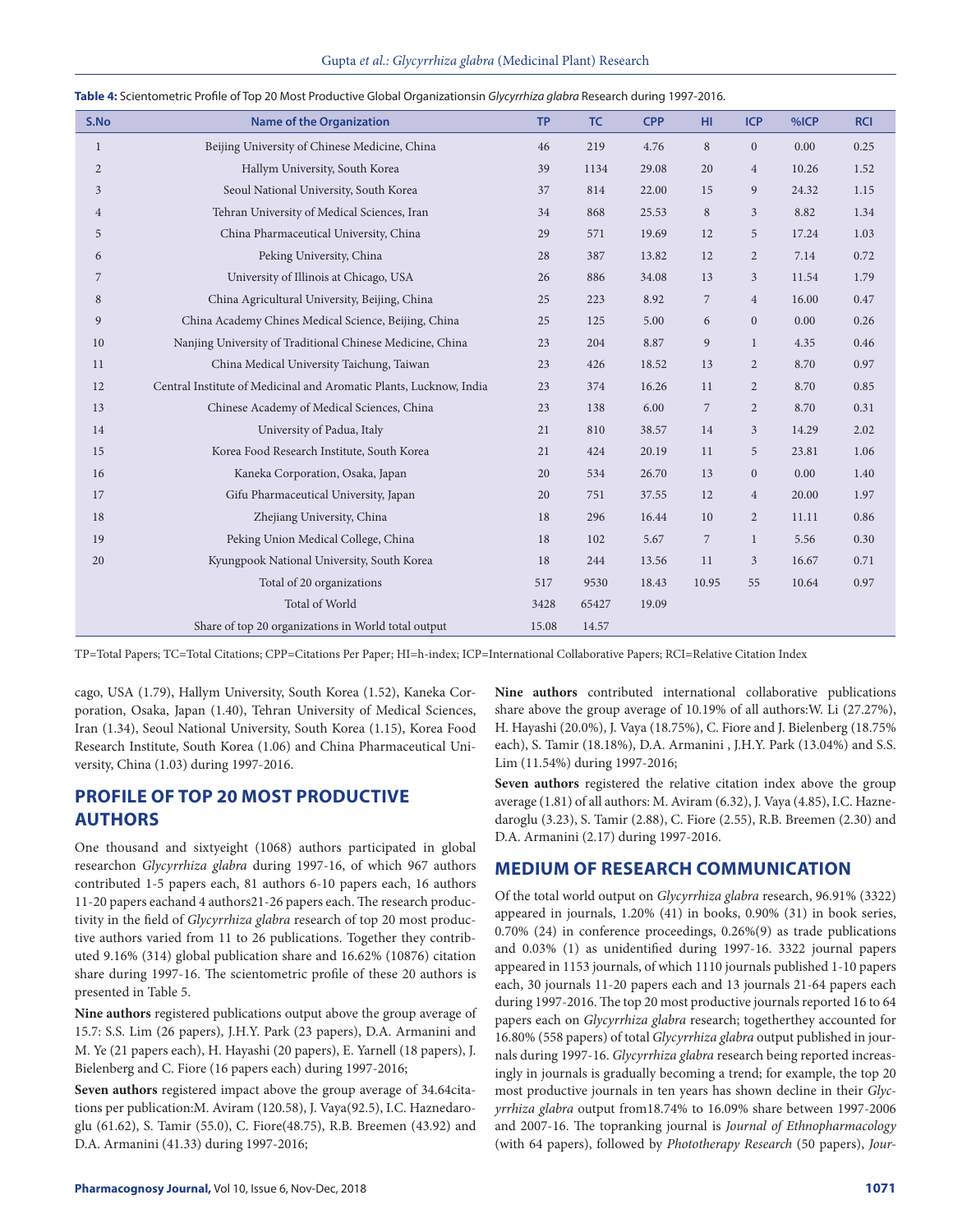| S.No           | <b>Name of the Author</b> | <b>Affiliation of the Author</b>                  | <b>TP</b> | TC    | <b>CPP</b> | HI             | <b>ICP</b>     | %ICP  | <b>RCI</b> |
|----------------|---------------------------|---------------------------------------------------|-----------|-------|------------|----------------|----------------|-------|------------|
| $\mathbf{1}$   | S.S. Lim                  | Hallym University, South Korea                    | 26        | 704   | 27.08      | 16             | $\mathfrak{Z}$ | 11.54 | 1.42       |
| $\overline{2}$ | J.H.Y. Park               | Hallym University, South Korea                    | 23        | 753   | 32.74      | 16             | 3              | 13.04 | 1.71       |
| 3              | D.A. Armanini             | University of Padua, Italy                        | 21        | 868   | 41.33      | 14             | $\mathfrak{Z}$ | 14.29 | 2.17       |
| $\overline{4}$ | M. Ye                     | Peking University, Health Science Centre, China   | 21        | 583   | 27.76      | 12             | $\mathbf{1}$   | 4.76  | 1.45       |
| 5              | H. Hayashi                | Gifu Pharmaceutical University, Japan             | 20        | 546   | 27.30      | 13             | $\overline{4}$ | 20.00 | 1.43       |
| 6              | E. Yarnell                | Botanical Medicine Academy, WA, USA               | 18        | 34    | 1.89       | $\overline{4}$ | $\mathbf{0}$   | 0.00  | 0.10       |
| 7              | J. Bielenberg             | Raphael-Apotheke Westerhorn, Germany              | 16        | 331   | 20.69      | $\overline{4}$ | $\mathfrak{Z}$ | 18.75 | 1.08       |
| 8              | C. Fiore                  | University of Padua, Italy                        | 16        | 780   | 48.75      | 13             | 3              | 18.75 | 2.55       |
| 9              | J. Vaya                   | Migal, Galilar Technology Centre, Israel          | 16        | 1480  | 92.50      | 14             | $\mathfrak{Z}$ | 18.75 | 4.85       |
| 10             | K. Abascal                | Botanical Medicine Academy, WA, USA               | 15        | 30    | 2.00       | 3              | $\mathbf{0}$   | 0.00  | 0.10       |
| 11             | K. Nakagawa               | Kaneka Corporation, Osaka, Japan                  | 14        | 422   | 30.14      | 10             | $\mathbf{0}$   | 0.00  | 1.58       |
| 12             | X. Qiao                   | Peking University, China                          | 14        | 261   | 18.64      | 9              | $\mathbf{0}$   | 0.00  | 0.98       |
| 13             | I.C. Haznedaroglu         | Hacettepe University Medical School, Turkey       | 13        | 801   | 61.62      | 13             | $\mathbf{1}$   | 7.69  | 3.23       |
| 14             | M. Aviram                 | Migal, Galilar Technology Centre, Israel          | 12        | 1447  | 120.58     | 12             | $\mathbf{1}$   | 8.33  | 6.32       |
| 15             | M. Shibano                | Osaka University of Pharmaceutical Science, Japan | 12        | 135   | 11.25      | $\overline{7}$ | $\mathbf{1}$   | 8.33  | 0.59       |
| 16             | R.B. Breemen              | University of Illinois at Chicago, USA            | 12        | 527   | 43.92      | 10             | $\mathbf{1}$   | 8.33  | 2.30       |
| 17             | W.Q. Wang                 | Beijing University of Chinese Medicine, China 12  | 12        | 90    | 7.50       | 5              | $\mathbf{0}$   | 0.00  | 0.39       |
| 18             | S. Ji                     | Peking University, China                          | 11        | 136   | 12.36      | $\overline{7}$ | $\mathbf{0}$   | 0.00  | 0.65       |
| 19             | W. Li                     | Kitasato University, Tokyo, Japan                 | 11        | 343   | 31.18      | 9              | $\mathfrak{Z}$ | 27.27 | 1.63       |
| 20             | S. Tamir                  | Migal, Galilar Technology Centre, Israel          | 11        | 605   | 55.00      | 8              | $\overline{2}$ | 18.18 | 2.88       |
|                |                           | Total of 20 authors                               | 314       | 10876 | 34.64      | 9.95           | 32             | 10.19 | 1.81       |
|                |                           | Total of World                                    | 3428      | 65427 | 19.09      |                |                |       |            |
|                |                           | Share of top 20 authors in World total output     | 9.16      | 16.62 |            |                |                |       |            |

#### **Table 5:** Scientometric Profile of Top 20 Most Productive Authorsin *Glycyrrhiza glabra* Research during 1997-16.

TP=Total Papers; TC=Total Citations; CPP=Citations Per Paper; HI=h-index; ICP=International Collaborative Papers; RCI=Relative Citation Index

*nal of Agricultural and Food Chemistry and Zhongguo Zhongyao Zachi* (43 papers each), *Biological and Pharmaceutical Bulletin* (37 papers), etc. during 1997-16 (Table 6).

## **SIGNIFICANT KEYWORDS**

Around 133 significant keywords have been identified from the literature which through lighton the research trends in *Glycyrrhiza glabra* researchincluding its pharmacological properties and medicinal uses. These keywords are listed in Table 8 in the decreasing order of the frequency of their occurrence in the literature during 1997-2016.

## **HIGHLY CITED PAPERS**

A total of 113 highly cited papers were identified each having 100 to 852 citations (82 papers each in citation range 100-200, 17 papers each in 201- 300 citations range, 5 papers each in 301-400 citations range, 3 papers each in 401-500 citations range, 2 papers each in 501-600 citations range, 3 papers each in 601-700 citations range and 1 paper 852 citations) in 20 years during 1997-2016. Together these 113 papers cumulateda total of 22234 citations, averaging 196.76 citations per paper. Of the 113 highly cited papers, 49resulted from theparticipation of research organizationsin their roleas stand-alone (non-collaborating) institutional authorsand remaining 64from two or more research organizationsworking in their role as collaborating partners per paper (42 national collaborative and 22 international collaborative). Among 113 highly cited papers, the largest participation was seen from USA (29 papers), followed by the U.K. (13 papers), Japan (11 paper), Israel (10 papers), India and Italy (9 papers each), China (8 papers), Germany (7 papers), South Korea and Canada (4 papers each), Iran, Turkey, Netherlands, Australia, Spain and Switzerland 92 papers each), etc. These 113 highly cited papers involved the participation of 444 personal authors and 236 research organizations in total across globe. Of the 113 highly cited papers, 62 were published as articles, 42 as reviews papers, 5 as conference papers and 4 as short surveys. These 113 highly cited papers were published in 80 journals, with 10 papers in *Journal of Ethnopharmacology,* 6 papers in *Journal of Agricultural and Food Chemistry,* 4 papers in *Phytotherapy Research,* 3 papers in *Phytomedicine,* 2 papers each in *American Journal of Health-System Pharmacy, Applied Microbiology and Biotechnology, Archives of Internal Medicine, Atherosclerosis, Food Chemistry, Free Radical Biology and Medicine, Journal of Chromatography A, Journal of Steroid Biochemistry and Molecular Biology, Lancet, Life Sciences, Menopause* and *Phytochemistry and* 1 paper each in 64 other journals.

## **CONCLUSION**

Research publications data sourced from the Scopus database was analysed in this study to provide a quantitative and qualitative description of global *Glycyrrhiza glabra* research covering 20 years period, 1997-2016. The study showed that annual and ten-year cumulative global output of *Glycyrrhiza glabra* research registered 10.87% and 180.47% growth. Itsglobal citation impact averaged to 19.09 citations per paper in 20 years, which decreased from 38.67 to 12.10 from 1997-2006 to 2007-16.

More than 40% of global *Glycyrrhiza glabra* research output share was mainly from China, India and USA, whereas other 9 top ranking coun-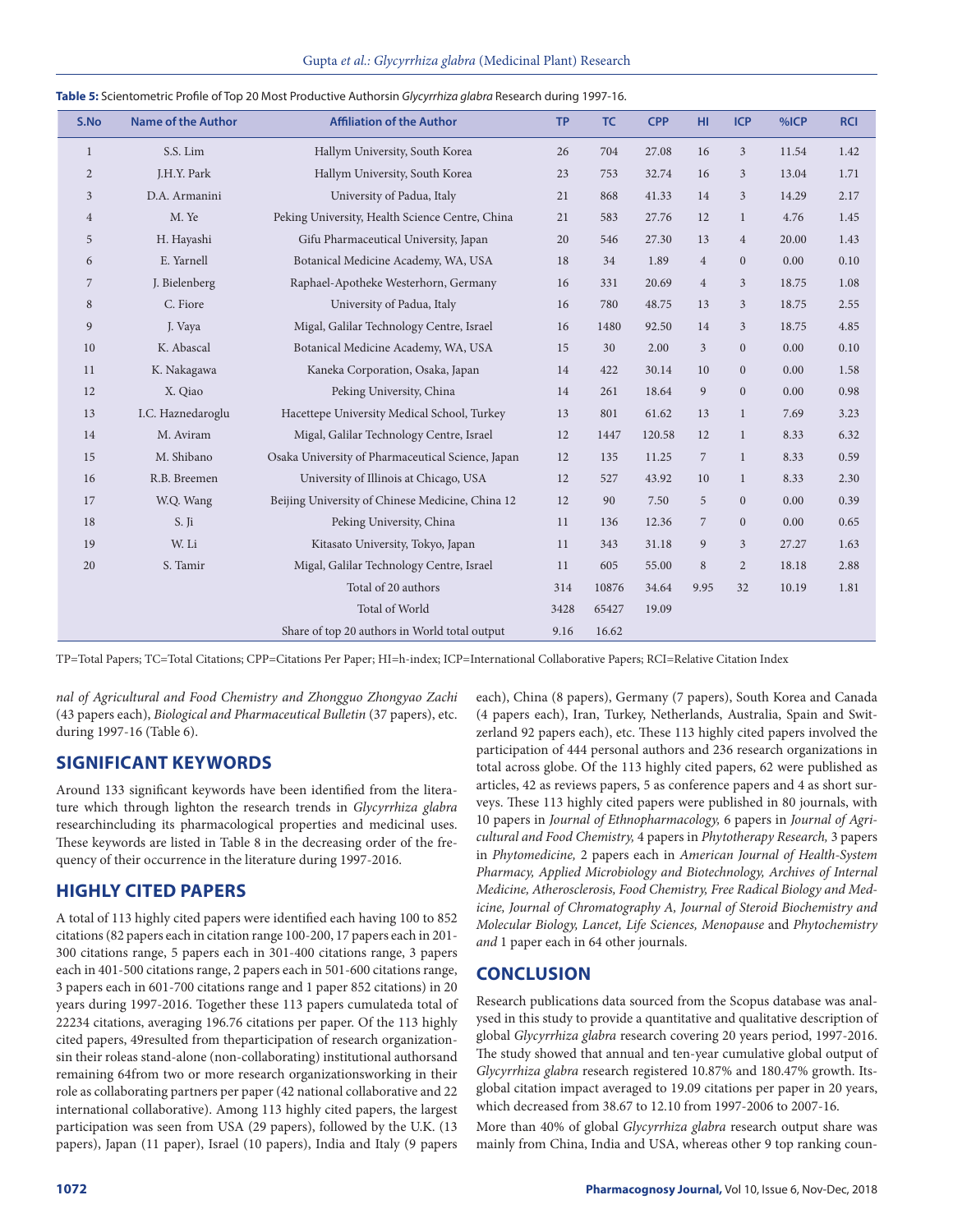| S.No           | <b>Name of the Journal</b>                                          | <b>Number of Papers</b> |          |         |
|----------------|---------------------------------------------------------------------|-------------------------|----------|---------|
|                |                                                                     | 2007-11                 | 2012-16  | 2007-16 |
| $\mathbf{1}$   | Journal of Ethnopharmacology                                        | 21                      | 43       | 64      |
| $\overline{2}$ | Phototherapy Research                                               | 10                      | 40       | 50      |
| 3              | Journal of Agricultural and<br>Food Chemistry                       | 16                      | 27       | 43      |
| $\overline{4}$ | Zhongguo Zhongyao Zachi                                             | 9                       | 34       | 43      |
| 5              | Biological and Pharmaceutical<br><b>Bulletin</b>                    | 22                      | 15       | 37      |
| 6              | Phytomedicine                                                       | 17                      | 13       | 30      |
| 7              | Chinese Journal of Clinical<br>Rehabilitation                       | 28                      | $\theta$ | 28      |
| 8              | Planta Medica                                                       | 6                       | 20       | 26      |
| 9              | Evidence-based<br>Complementary and<br>Alternative Medicine         | $\mathbf{1}$            | 24       | 25      |
| 10             | Chinese Traditional and<br>Herbal Drugs                             | $\mathbf{1}$            | 22       | 23      |
| 11             | International Journal of<br>Pharma and Bio Sciences                 | $\Omega$                | 22       | 22      |
| 12             | International Journal of<br>Pharmacy and Pharmaceutical<br>Sciences | $\Omega$                | 21       | 21      |
| 13             | PLOS One                                                            | $\mathbf{0}$            | 21       | 21      |
| 14             | Food Chemistry                                                      | $\overline{c}$          | 18       | 20      |
| 15             | Alternate and Complementary<br>Therapies                            | 3                       | 16       | 19      |
| 16             | Journal of Separation Science                                       | $\overline{2}$          | 17       | 19      |
| 17             | International<br>Immunopharmacology                                 | 5                       | 12       | 17      |
| 18             | Journal of Chromatography A                                         | $\overline{4}$          | 13       | 17      |
| 19             | Photochemistry                                                      | 14                      | 3        | 17      |
| 20             | Fitoterapia                                                         | 5                       | 11       | 16      |
|                | Total of 20 journals                                                | 166                     | 392      | 558     |
|                | Total global journal output                                         | 886                     | 2436     | 3322    |
|                | Share of top 20 journals in<br>global journal output                | 18.74                   | 16.09    | 16.80   |

**Table 6:** Top 20 Most Productive Journals in *Glycyrrhiza glabra* Research during 1997-16

tries accounted each forglobal share between 1.87% and 8.66% during 1997-206. The top 12 most productive countries in *Glycyrrhiza glabra* research together accounted for a high of 79.18% global share during 1997-2016, which decreased from 100.0% to 77.80% from 1997-2006 to 2007-16.Top ranking Asian countries in *Glycyrrhiza glabra* researchdominate in quantity of research whereas American and western countries in the ranking list dominate more in quality of research. For example, China, India, Japan, South Korea, Iran and Taiwan from Asia together accounted for 56.42% global share and citation impact (averaging 18.46 citations per paper) and comparatively the USA, Germany, Italy, the U.K., Turkey and Canada account for 25.22% global share and citation impact (averaging 31.28 citations per paper) during 1997-2016. The global publication share registered a decreasing publication share in 11 countries (except for Iran) varying from 0.83% to 4.76% in 11 out of 12 countries from 1997-2006 to 2007-17. Of the top 12 countries,

seven registered relative citation index above the world average of 1.10: U.K. (2.39), USA (1.87), Canada (1.71), Italy (1.51), Japan (1.49), Turkey (1.24) and Taiwan (1.18) during 1997-2018. The international collaborative publicationshare of American and western countries in *Glycyrrhiza glabra* was greater (21.77% to 42.55% share) compared to that of Asian countries (6.12% to 19.19% share).

Medicine was the most sought after subject area of *Glycyrrhiza glabra* research, accounting for (44.41%) the highest publications share, followed by pharmacology, toxicology and pharmaceutics (35.04%), biochemistry, genetics and molecular biology (26.84%), agricultural and biological sciences (16.89%), chemistry (14.59%), etc. during 1997-16. Among broad subjects, the research activities registered increase in pharmacology, toxicology and pharmaceutics, agricultural and biological sciences, chemistry, immunology and microbiology, chemical engineering, environmental science, engineering, neurosciences, dentistry and veterinary science, as against decline in medicine and biochemistry, genetics and molecular biology from 1997-2006 to 2007-16. Biochemistry, genetics and molecular biology, among various subjects registered the highest citations impact per paper, followed by chemistry, immunology and microbiology, neurosciences, environmental science, pharmacology, toxicology and pharmaceutics, medicine, agricultural and biological sciences, chemical engineering, dentistry, engineering and veterinary science during 1997-16.

The top 20 most productive research organizations and the authors on *Glycyrrhiza glabra* research collectively contributed 15.08% and 9.16% global publication share and 14.57% and16.62% global citation sharerespectively during 1997-16. The leading organizations in terms of publication productivity were: Beijing University of Chinese Medicine, China (46 papers), Hallym University, South Korea (39 papers), Seoul National University, South Korea (37 papers), Tehran University of Medical Sciences, Iran (34 papers), China Pharmaceutical University, China (29 papers), Peking University, China (28 papers), University of Illinois at Chicago, USA (26 papers), etc during 1997-2016. The leading organizations in terms of citation impact per paper were: University of Padua, Italy (38.57), Gifu Pharmaceutical University, Japan (37.55), University of Illinois at Chicago, USA (34.08), Hallym University, South Korea (29.08), Kaneka Corporation, Osaka, Japan (26.70), Tehran University of Medical Sciences, Iran (25.53), Seoul National University, South Korea (22.0), Korea Food Research Institute, South Korea (20.19), China Pharmaceutical University, China (19.69), China Medical University Taichung, Taiwan (18.52), etc. during 1997-2016.

The journals medium accounted for 96.91% global share in *Glycyrrhiza glabra* research with top 20 most productive journals accounting for 16.80% of total publications output in journals during 1997-2016. Journal of Ethnopharmacology contributed the largest number of papers(64), Phototherapy Research (50 papers), Journal of Agricultural and Food Chemistry and Zhongguo Zhongyao Zachi (43 papers each), Biological and Pharmaceutical Bulletin (37 papers), etc during 1997-2016

Conclusively, this research study reveals that Asian countries dominate in *Glycyrrhiza glabra* research more in terms of quantity of research, whereas American and western countries dominate instead more in terms of quality of research. For enabling Asian counties to perform better interms of citation impact, it is suggested that the participating Asian countries shouldgive higher priority to *Glycyrrhiza glabra* researchand encourage its leading academic and research organizations to participate in international collaboration with counterparts from western countries. Licorice (*Glycyrrhiza glabra*) root and its extract such as glycyrrhizin have a long history of use in traditional medicines, folk remedies, and as a sweetening and flavoring agent. The present study analyzed chemical, traditional use,bioactive constituents and pharmacologic activities and medicinal aspects of *Glycyrrhiza glabra*. Such an analays is will help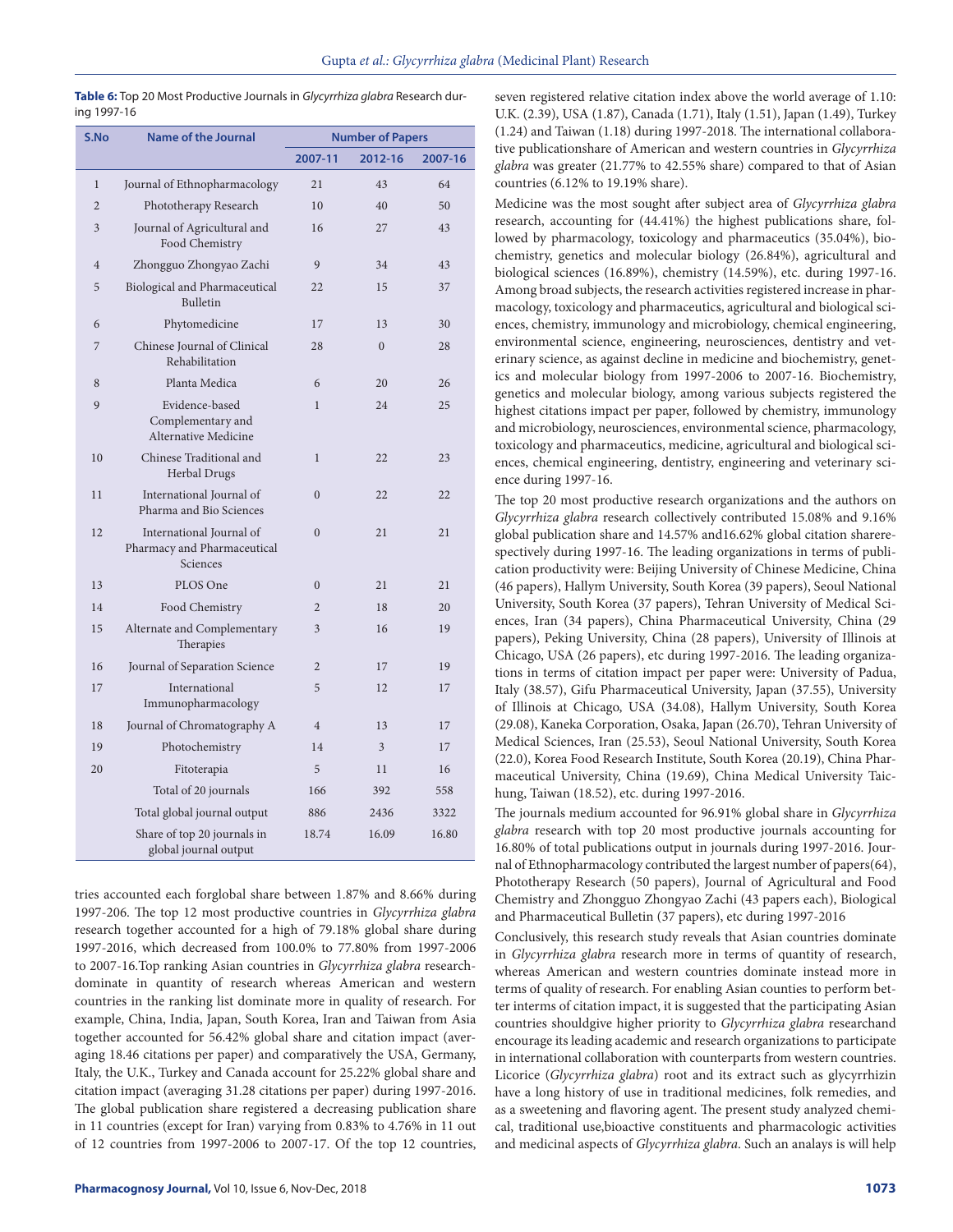#### **Table 8:** List of Significant Keywords in Literature on Global Aloe Vera Research during 2007-16.

| S.No           | <b>Keyword</b>                            | <b>Frequency</b> | S.No   | <b>Keyword</b>               | <b>Frequency</b>     | S.No    | <b>Keyword</b>                            | <b>Frequency</b> |
|----------------|-------------------------------------------|------------------|--------|------------------------------|----------------------|---------|-------------------------------------------|------------------|
| $\mathbf{1}$   | Glycyrrhiza                               | 1616             | 41     | Liquiritin                   | 122                  | 81      | Jaundice                                  | 16               |
| $\overline{2}$ | Glycyrrhiza glabra                        | 932              | 42     | Liquorice                    | 122                  | 82      | Weight Gain                               | 16               |
| $\mathfrak{Z}$ | Plant Extract                             | 696              | 43     | Genetics                     | 109                  | 83      | Radiation Exposure                        | 15               |
| $\overline{4}$ | Glycyrrhizic Acid                         | 590              | 44     | Anti-Bacterial Activity      | 104                  | 84      | Immune System                             | 14               |
| 5              | Glycyrrhiza glabra Extract                | 562              | 45     |                              |                      | 85      | Radiation Injury                          | 14               |
| 6              | Herbaceous Agent                          | 463              | 46     | Ginger                       | 104                  | 86      | Tacrolimus                                | 14               |
| $\overline{7}$ | Medicinal Plant                           | 555              | 47     | Ginseng                      | 103                  | 87      | Fatty Liver                               | 13               |
| 8              | Plant Root                                | 430              | 48     | Liver                        | 99                   | 88      | <b>Ulcer Healing</b>                      | 13               |
| 9              | Licorice                                  | 424              | 49     | Cell Line, Tumor             | 98                   | 89      | <b>Radiation Doss</b>                     | 11               |
| 10             | Drug Effect                               | 383              | 50     | Randomised Control<br>Trials | 96                   | 90      | Ultrasound                                | 11               |
| 11             | Glycyrrhiza Extract                       | 361              | 51     | Gene EXpression              | 94                   | 91      | Hair Loss                                 | 9                |
| 12             | Metabolism                                | 323              | 52     | Pathology                    | 94                   | 92      | Hair Growth                               | 8                |
| 13             | Glycyrrhetinic Acid                       | 322              | 53     | Cytotoxcity                  | 93                   | 93      | Vasomotor Disorder                        | 8                |
| 14             | Drug Efficacy                             | 292              | 54     | Anti-Viral Activity          | 81                   | 94      | Vancomycin                                | 8                |
| 15             | Glycyrrhiza Uralensis                     | 286              | 55     | Fabacea                      | 97                   | 95      | Female Infertility                        | $\overline{7}$   |
| 16             | Phototherapy                              | 277              | 56     | Macrophage                   | 65                   | 96      | Occupational                              | 7                |
| 17             | Drug Mechanism                            | 262              | 57     | Obesity                      | 47                   | 97      | Ultrasonic                                | 7                |
| 18             | Flavonoid                                 | 256              | 58     | Kidney                       | 46                   | 98      | Vaginitis                                 | $\overline{7}$   |
| 19             | Anti-Oxidant Activity                     | 254              | 59     | Fatique                      | 43                   | 99      | Vascular Disease                          | 7                |
| 20             | Hypertension                              | 254              | 60     | Kidney Disease               | 39                   | 100     | Kidney Cancer                             | 6                |
| 21             | Herbal Medicine                           | 250              | 61     | Pain                         | 39                   | 101     | <b>Olfaction Disorders</b>                | 6                |
| 22             | High Performance Liquid<br>Chromatography | 250              | 62     | Quercetin                    | 38                   | 102     | Palliative Therapy                        | 6                |
| 23             | Anti-Inflammatory Activity                | 214              | 63     | Immune Response              | 30                   | 103     | <b>Radiation Dermatitis</b>               | 6                |
| 24             | Protein Expression                        | 207              | 64     | Ulcer                        | 26                   | 104     | Radioimmunoassay                          | 6                |
| 25             | <b>Enzyme Activity</b>                    | 201              | 65     | <b>Ultraviolet Radiation</b> | 26                   | 105     | Vascular Endothelium                      | 6                |
| 26             | Glycyrrhizin                              | 195              | 66     | Echinacea                    | 25                   | 106     | Fat                                       | 5                |
| 27             | Drug Structure                            | 191              | 67     | Abdominal Pain               | 24                   | 107     | <b>Gall Bladder Disease</b>               | 5                |
| 28             | Drug Effects                              | 189              | 68     | Dandelion                    | 24                   | 108     | <b>HIV</b>                                | 5                |
| 29             | Apoptosis                                 | 155              | 69     | Magnesium                    | 24                   | 109     | Hair Follicle                             | 5                |
| $30\,$         | Chinese Medicine                          | $155\,$          | $70\,$ | Ochratoxin                   | $\ensuremath{^{24}}$ | $110\,$ | Rabdosia                                  | 5                |
| 31             | Antioxidants                              | 154              | 71     | Quality of LIfe              | 24                   | 111     | Ear Infection                             | $\overline{4}$   |
| 32             | Glabridin                                 | 153              | 72     | Odor                         | 23                   | 112     | Femur                                     | $\overline{4}$   |
| 33             | Anti-Neoplastic Activity                  | 150              | 73     | Techycardia                  | 23                   | 113     | Nail Disease                              | $\overline{4}$   |
| 34             | Clinical Trial                            | 147              | 74     | Daidzein                     | 22                   | 114     | <b>Upper Gastrointestinal</b><br>Bleeding | $\overline{4}$   |
| 35             | Drug Screening                            | 141              | 75     | Oat                          | 20                   | 115     | Ear Diseases                              | 3                |
| 36             | <b>Oxidation Stress</b>                   | 140              | 76     | Vasculotropin                | 20                   | 116     | <b>Facial Dermatosis</b>                  | 3                |
| 37             | Drug Safety                               | 136              | 77     | <b>Fatty Acids</b>           | 19                   | 117     | Kidney Failure,<br>Chronic                | 3                |
| 38             | Phytochemistry                            | 127              | 78     | Weight Gain                  | 19                   | 118     | KidneyFibrosis                            | 3                |
| 39             | Inflammation                              | 125              | 79     | Tamoxifen                    | 19                   | 119     | Facial Nerve Paralysis                    | $\overline{c}$   |
| 40             | <b>Traditional Medicine</b>               | 124              | $80\,$ | Immune Deficiency            | 16                   |         |                                           |                  |